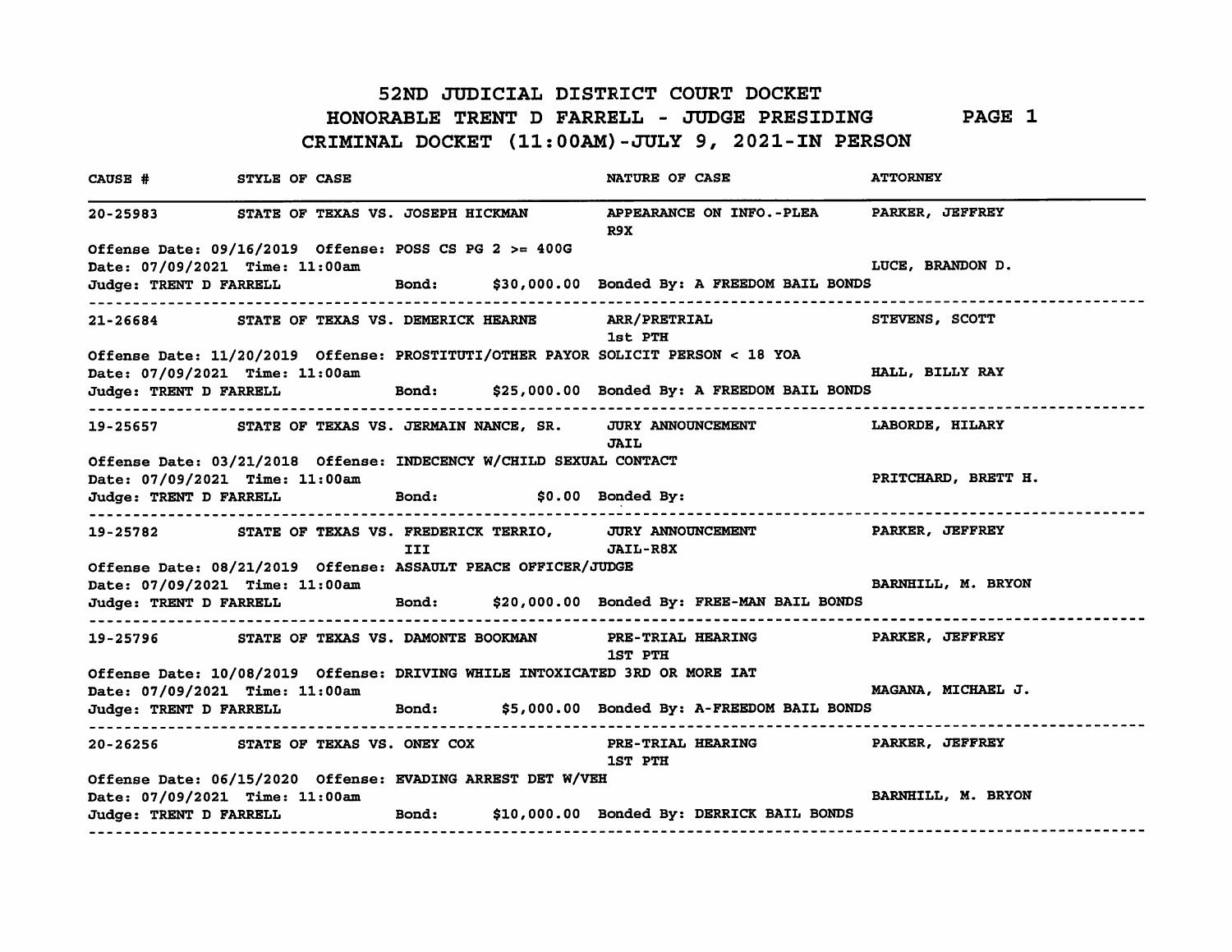### 52ND JUDICIAL DISTRICT COURT DOCKET

### HONORABLE TRENT D FARRELL - JUDGE PRESIDINGPAGE 2CRIMINAL DOCKET (11:00AM)-JULY 9, 2021-IN PERSON

| CAUSE # STYLE OF CASE            |                                                                                                                       |  | <b>NATURE OF CASE</b>               |                                                                             | <b>ATTORNEY</b>      |                      |
|----------------------------------|-----------------------------------------------------------------------------------------------------------------------|--|-------------------------------------|-----------------------------------------------------------------------------|----------------------|----------------------|
|                                  | 20-26338 STATE OF TEXAS VS. JEREMIAH WESTBROOK                                                                        |  | PRE-TRIAL HEARING<br><b>1ST PTH</b> |                                                                             |                      | DAVIDSON, WILLIAM F. |
|                                  | Offense Date: 09/08/2020 Offense: POSS CS PG 1 <1G                                                                    |  |                                     |                                                                             |                      |                      |
| Date: 07/09/2021 Time: 11:00am   |                                                                                                                       |  |                                     |                                                                             | KUBALA, LISA         |                      |
|                                  | Judge: TRENT D FARRELL Bond: \$8,000.00 Bonded By: P.R. BOND<br>----------------------------------                    |  |                                     |                                                                             |                      |                      |
|                                  |                                                                                                                       |  | <b>1ST PTH</b>                      | 21-26518 STATE OF TEXAS VS. NICOLE CROUCH PRE-TRIAL HEARING LABORDE, HILARY |                      |                      |
|                                  | Offense Date: 11/21/2020 Offense: INJURY CHILD/ELDERLY/DISABLED RECKLESS BODILY INJ<br>Date: 07/09/2021 Time: 11:00am |  |                                     |                                                                             | HALL, BILLY RAY      |                      |
|                                  |                                                                                                                       |  |                                     | Judge: TRENT D FARRELL Bond: \$1,500.00 Bonded By: AA BEST BAIL BONDS       |                      |                      |
|                                  | -----------------------------------                                                                                   |  | 1st PTH                             | 21-26679 STATE OF TEXAS VS. LOGAN KUSIAK PRE-TRIAL HEARING STEVENS, SCOTT   |                      |                      |
|                                  | Offense Date: 05/13/2020 Offense: POSS OF CHILD PORNOGRAPHY                                                           |  |                                     |                                                                             |                      |                      |
|                                  | Date: 07/09/2021 Time: 11:00am<br>Judge: TRENT D FARRELL Bond: \$5,000.00 Bonded By: P.R. BOND                        |  |                                     |                                                                             | <b>HARRELL, PAUL</b> |                      |
|                                  |                                                                                                                       |  | <b>1ST PTH</b>                      | 21-26680 STATE OF TEXAS VS. LOGAN KUSIAK PRE-TRIAL HEARING STEVENS, SCOTT   |                      |                      |
|                                  | Offense Date: 05/13/2020 Offense: POSS OF CHILD PORNOGRAPHY<br>Date: 07/09/2021 Time: 11:00am                         |  |                                     |                                                                             |                      |                      |
|                                  | Judge: TRENT D FARRELL Bond: \$5,000.00 Bonded By: P.R. BOND                                                          |  |                                     |                                                                             |                      |                      |
| -------------------------------- |                                                                                                                       |  | 1ST PTH                             | 21-26681 STATE OF TEXAS VS. LOGAN KUSIAK PRE-TRIAL HEARING STEVENS, SCOTT   |                      |                      |
|                                  | Offense Date: 05/13/2020 Offense: POSS OF CHILD PORNOGRAPHY<br>Date: 07/09/2021 Time: 11:00am                         |  |                                     |                                                                             | HARRELL, PAUL        |                      |
|                                  | Judge: TRENT D FARRELL Bond: \$5,000.00 Bonded By: P.R. BOND                                                          |  |                                     |                                                                             |                      |                      |
| ------------------               |                                                                                                                       |  | 1ST PTH                             | 21-26682 STATE OF TEXAS VS. LOGAN KUSIAK PRE-TRIAL HEARING STEVENS, SCOTT   |                      |                      |
|                                  | Offense Date: 05/13/2020 Offense: POSS OF CHILD PORNOGRAPHY                                                           |  |                                     |                                                                             |                      |                      |
| Date: 07/09/2021 Time: 11:00am   | Judge: TRENT D FARRELL Bond: \$5,000.00 Bonded By: P.R. BOND                                                          |  |                                     |                                                                             | HARRELL, PAUL        |                      |
|                                  |                                                                                                                       |  |                                     |                                                                             |                      |                      |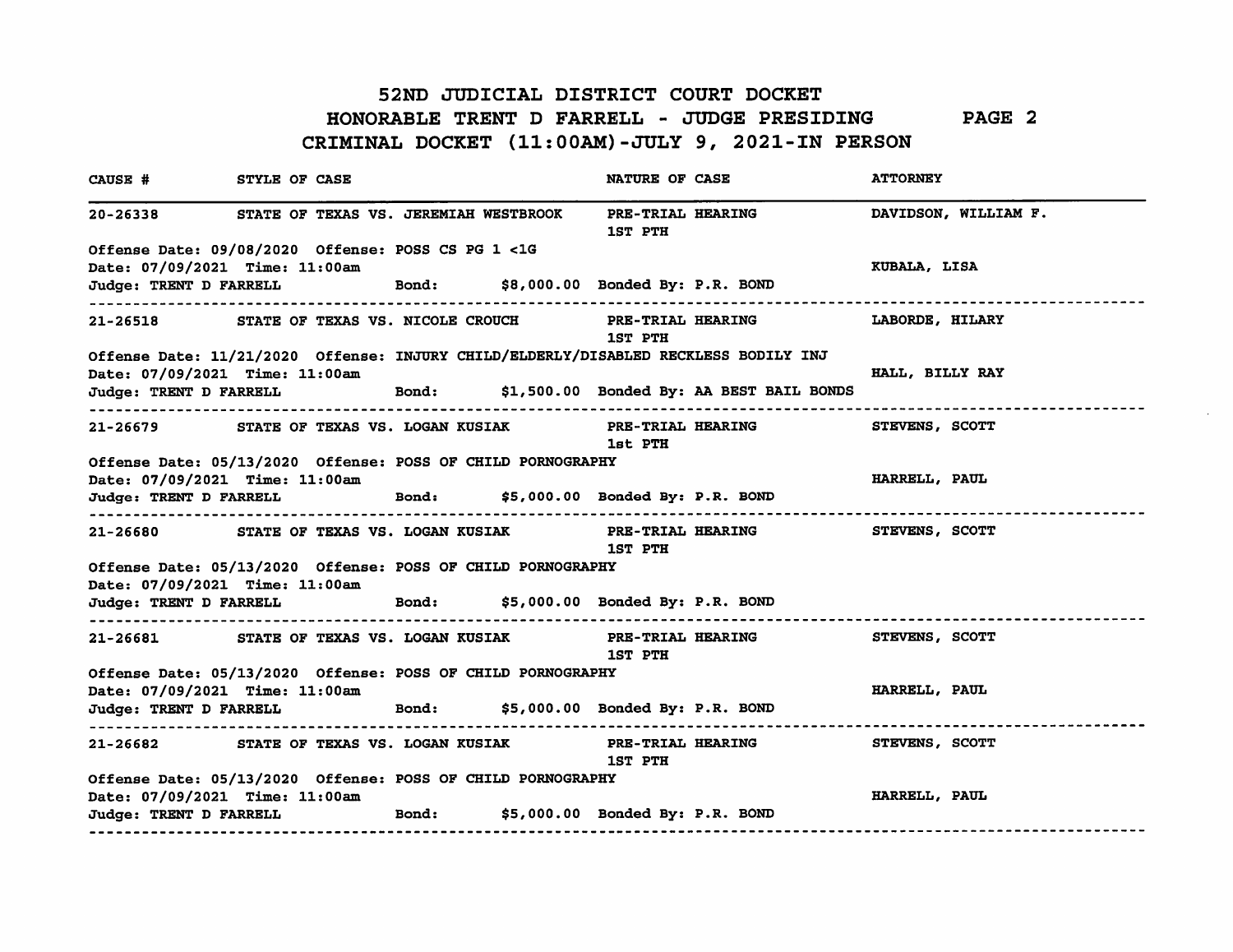## 52ND JUDICIAL DISTRICT COURT DOCKET HONORABLE TRENT D FARRELL - JUDGE PRESIDINGPAGE 3CRIMINAL DOCKET (11:00AM)-JULY 9, 2021-IN PERSON

| CAUSE #                        | STYLE OF CASE                                               |              | <b>NATURE OF CASE</b>               |                                             | <b>ATTORNEY</b>        |  |
|--------------------------------|-------------------------------------------------------------|--------------|-------------------------------------|---------------------------------------------|------------------------|--|
| 21-26683                       | STATE OF TEXAS VS. LOGAN KUSIAK                             |              | PRE-TRIAL HEARING<br><b>1ST PTH</b> |                                             | STEVENS, SCOTT         |  |
| Date: 07/09/2021 Time: 11:00am | Offense Date: 05/13/2020 Offense: POSS OF CHILD PORNOGRAPHY |              |                                     |                                             |                        |  |
| Judge: TRENT D FARRELL         |                                                             | <b>Bond:</b> | $$5,000.00$ Bonded By: $P.R.$ BOND  |                                             |                        |  |
| 20-26068                       | STATE OF TEXAS VS. VICTOR VASCOT                            |              | <b>SENTENCING</b>                   |                                             | STEVENS, SCOTT         |  |
| Date: 07/09/2021 Time: 11:00am | Offense Date: 11/20/2019 Offense: ONLINE SOLICIT OF A MINOR |              |                                     |                                             | <b>SEIGMAN, THOMAS</b> |  |
| Judge: TRENT D FARRELL         |                                                             | <b>Bond:</b> |                                     | \$25,000.00 Bonded By: A FREEDOM BAIL BONDS |                        |  |

14 RECORDS LISTED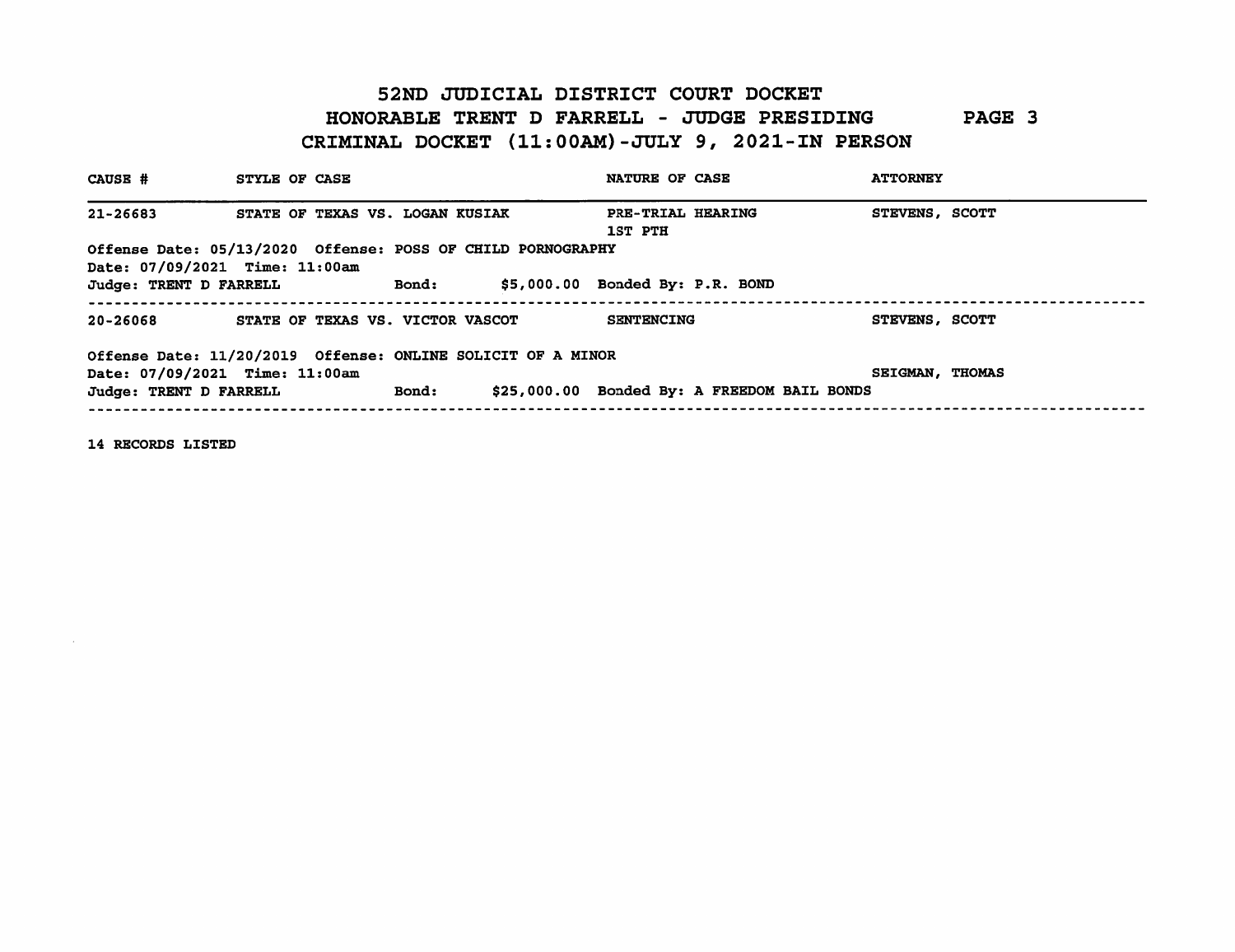### 52ND JUDICIAL DISTRICT COURT DOCKET

#### HONORABLE TRENT D FARRELL - JUDGE PRESIDING PAGE 1

### CRIMINAL DOCKET (1:30PM)-JULY 9, 2021-IN PERSON-HONORABLE JUDGE REX DAVIS PRESIDING

| CAUSE # STYLE OF CASE          |                                                                            | <b>NATURE OF CASE</b>                                                                  | <b>ATTORNEY</b>   |
|--------------------------------|----------------------------------------------------------------------------|----------------------------------------------------------------------------------------|-------------------|
|                                |                                                                            | 21-26606 STATE OF TEXAS VS. MARK WILCOX PRE-TRIAL HEARING<br>R1X                       | BOYD, DUSTY H.    |
| Date: 07/09/2021 Time: 01:30pm | Offense Date: 05/27/2019 Offense: PROSTITUTION/OTHER PAYOR                 | Judge: TRENT D FARRELL <b>https:</b> Bond: \$2,000.00 Bonded By: A FREEDOM BAIL BONDS  | ROBERTSON, AUBREY |
|                                |                                                                            | 21-26607 STATE OF TEXAS VS. MARK WILCOX PRE-TRIAL HEARING BOYD, DUSTY H.<br>R1X        |                   |
| Date: 07/09/2021 Time: 01:30pm | Offense Date: 05/06/2019 Offense: ABUSE OF OFFICIAL CAPACITY >=\$100<\$750 | Judge: TRENT D FARRELL <b>Bond:</b> \$1,500.00 Bonded By: A FREEDOM BAIL BONDS         | ROBERTSON, AUBREY |
|                                |                                                                            | 21-26608 STATE OF TEXAS VS. MARK WILCOX PRE-TRIAL HEARING BOYD, DUSTY H.<br><b>R1X</b> |                   |
| Date: 07/09/2021 Time: 01:30pm | Offense Date: 05/06/2019 Offense: THEFT- PUBLIC SERVANT                    | Judge: TRENT D FARRELL <b>Bond:</b> \$2,500.00 Bonded By: A FREEDOM BAIL BONDS         | ROBERTSON, AUBREY |

3 RECORDS LISTED